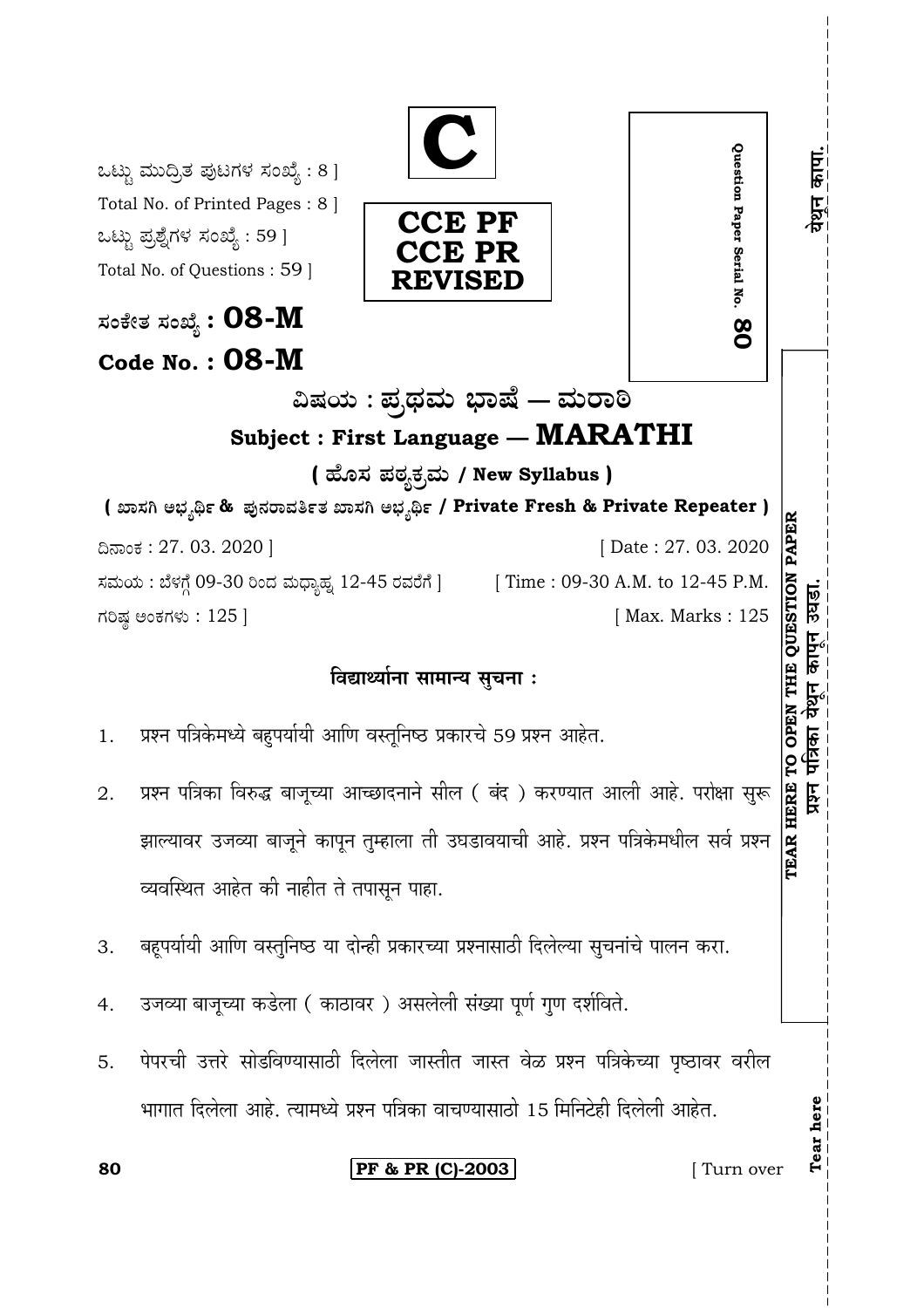08-M

CCE PF & PR

पुढील प्रश्नांना प्रत्येकी चार पर्याय दिलेले आहेत. त्यापैकी योग्य पर्याय निवडून उत्तर लिहा : I.  $10 \times 1 = 10$ 'यशोधन' या शब्दाची संधी अशी होईल  $\overline{1}$ .  $(3)$  यशो + धन (ब) यश + धन (क) यशः + धन  $(3)$  यशा + धन. 2. षष्ठी विभक्तीचे प्रत्यय हे आहेत (अ) नो (ब) चा, ची, चे (ड) ने, ए, शी. (क) स, ला, ते 'नेहमीच्या सवयी जन्मभर जात नाहीत' या आशयाची म्हण  $\mathcal{B}_{\mathcal{C}}$ (अ) गरज सरो वैद्य मरो (ब) कोरड्याबरोबर ओलेही जळते (क) जित्याची खोड मेल्याशिवाय जात नाही

(ड) एक घाव दोन तुकडे.

#### 'साखर भात' हा शब्द या समासाचे उदाहरण आहे  $4.$

- (अ) द्विग् (ब) अव्ययीभाव
- (क) कर्मधारय (ड) मध्यमपदलोपी.
- खालीलपैकी शब्दयोगी अव्ययाचा पर्याय आहे. 5.
	- (अ) तुझ्याबरोबर (ब) मी (क) त<u>ू</u> (ड) आपण.
- 6. 'सुकाळ' या शब्दाचा विरुद्धार्थी शब्द
	- (अ) भरपूर (ब) काळ
	- (क) दुष्काळ (ड) महाकाली.
- 'तानाजी लढता लढता मेला' या वाक्याचा प्रकार  $7<sup>1</sup>$ 
	- (ब) संयुक्त वाक्य (अ) केवल वाक्य
	- (ड) यापैकी नाही. (क) मिश्र वाक्य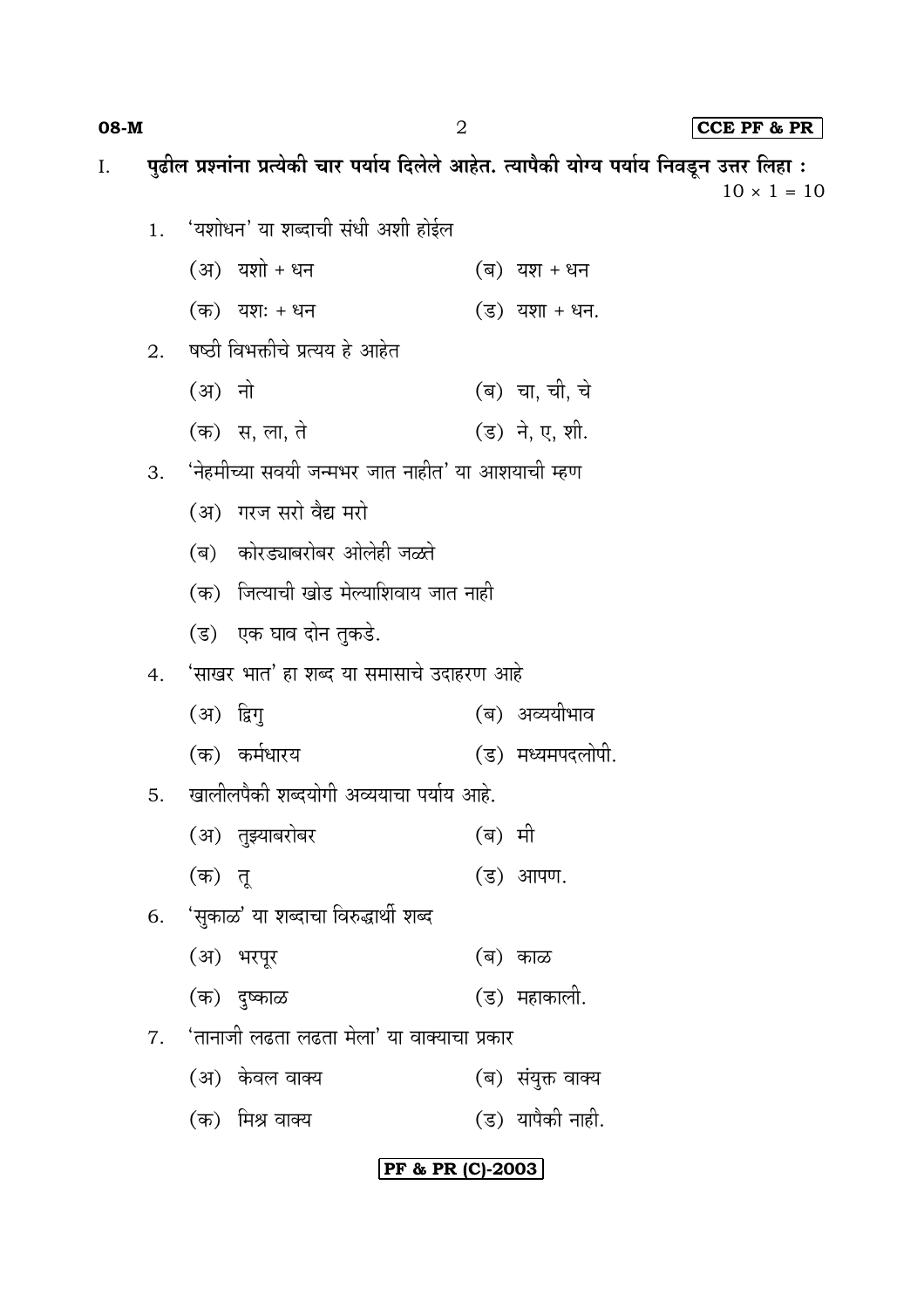|      |                                                                                     | <b>CCE PF &amp; PR</b><br>3                                                   | 08-M                  |  |  |
|------|-------------------------------------------------------------------------------------|-------------------------------------------------------------------------------|-----------------------|--|--|
|      | 8.                                                                                  | 'तनया' या शब्दाचे लिंग ओळखा                                                   |                       |  |  |
|      |                                                                                     | (अ) पुल्लिंगी                                                                 | (ब) स्त्रीलिंगो       |  |  |
|      |                                                                                     | (क) नपुंसकलिंगी                                                               | (ड) तृणमय.            |  |  |
|      | 9.                                                                                  | उत्कट भावना व्यक्त करताना ती दाखविणाऱ्या शब्दाच्या शेवटी हे चिन्ह वापरले जाते |                       |  |  |
|      |                                                                                     | (अ) प्रश्नचिन्ह                                                               | (ब)  उद्गारवाचक चिन्ह |  |  |
|      |                                                                                     | (क) स्वल्प विराम                                                              | (ड) अपूर्ण विराम.     |  |  |
|      |                                                                                     | 10. हापूस, बटाटा हे शब्द या परभाषेतून मराठीत आले आहेत                         |                       |  |  |
|      |                                                                                     | (ब) फ्रेंच<br>(अ) कन्नड                                                       |                       |  |  |
|      |                                                                                     | (क) पोर्तुगीज                                                                 | (ड) संस्कृत.          |  |  |
| II.  | पहिल्या दोन पदातील संबंध आळखून तिसऱ्या पदाचा योग्य संबंध लिहा :<br>$5 \times 1 = 5$ |                                                                               |                       |  |  |
|      | $11.$ रामाने रावणास मारले : भावे प्रयोग : : लोकांनी चोर पकडला :                     |                                                                               |                       |  |  |
|      |                                                                                     | 12. तो मुलगा खेळत आहे : वर्तमान काळ : : मी निबंध लिहिला असेन :                |                       |  |  |
|      |                                                                                     | 13.  दृष्टी असणारा : डोळस : : हरिणाच्या नाभीतील सुगंधी गाठ :                  |                       |  |  |
|      |                                                                                     | 14. कोथळा : पोट : : पक्षी :                                                   |                       |  |  |
|      |                                                                                     | 15.  कोंडवाडा : दया पवार : : आम्ही काबाडाचे धनी :                             |                       |  |  |
| III. |                                                                                     | पुढील प्रश्नांची एका वाक्यात उत्तरे लिहा :                                    | $8 \times 1 = 8$      |  |  |
|      |                                                                                     | 16. सर्वज्ञ कोणाला म्हटले आहे ?                                               |                       |  |  |
|      | 17.  सोंड पाहणाऱ्या अंधाला हत्ती कसा वाटला  ?                                       |                                                                               |                       |  |  |
|      |                                                                                     | 18. उत्तम कांबळे यांच्या आईचे नाव काय ?                                       |                       |  |  |
|      |                                                                                     | 19.'सुन्या तिच्याही दाही दिशा' कवितेतील स्रियां दुःख कोठे पुरून ठेवतात ?      |                       |  |  |
|      |                                                                                     | 20. भरदुपारी कुणाची रांग लागते ?                                              |                       |  |  |
|      |                                                                                     | $21.$ विंदा करंदीकरांचे पूर्ण नाव काय ?                                       |                       |  |  |
|      |                                                                                     | 22. भुकेलेल्या पोटाना काय वर्ज्य नाही ?                                       |                       |  |  |
|      |                                                                                     | 23.  संत तुकडोजी महाराज यांच्या गुरुचे नाव काय ?                              |                       |  |  |
|      |                                                                                     | PF & PR (C)-2003                                                              | Turn over             |  |  |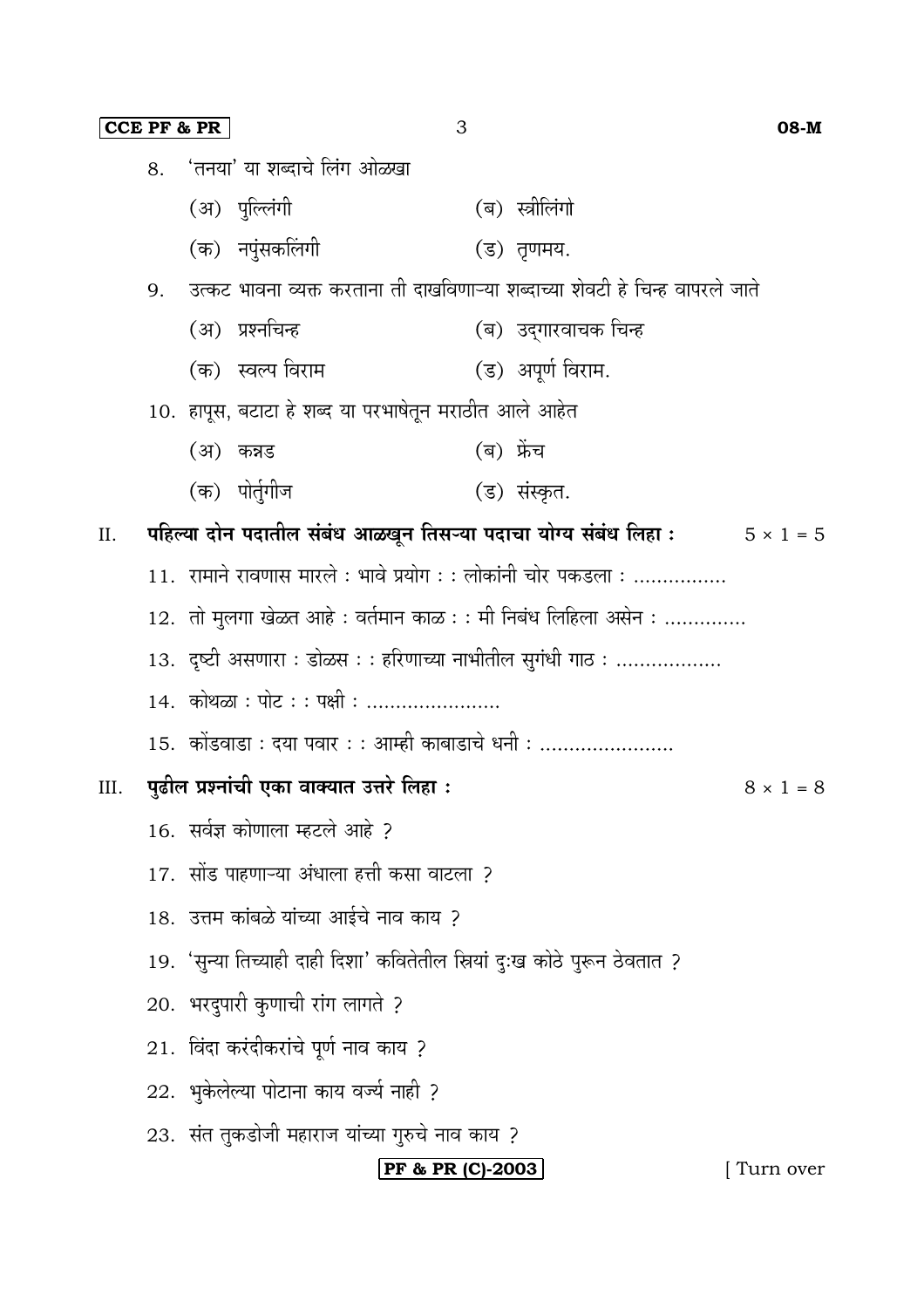| खालील प्रश्नांची उत्तरे सूचने प्रमाणे लिहा: |  |  |  |
|---------------------------------------------|--|--|--|

08-M

IV.

24. वाक्प्रचाराचा अर्थ सांगून वाक्यात उपयोग करा.

 $\overline{4}$ 

- सर्द होणे. अ) ठाण मांडणे ब)
- 25. अलंकार ओळखुन लक्षणे लिहा. 'क्रीडांगण जणू चंचल सुंदर भाल तुझे हे गडे'
- 26. गण पाडून वृत्त ओळखा.

'मना सज्जना तु कडेनेच जावे'.

#### खालील प्रश्नांची उत्तरे दोन तीन वाक्यात लिहा :  $V_{\cdot}$

- 27. चिंतामण विनायक जोशी यांचा परिचय लिहा.
- 28. छत्री दुकानदाराला आश्चर्य का वाटले.
- 29. पुढल्या शिक्षणाला लई खर्च येईल का ? संदर्भासह स्पष्टीकरण द्या.
- 30. गंगुबाईंना कोणकोणत्या पुरस्कार व उपाधींनी सन्मानित करण्यात आले ?
- 31. 'बाहेर मिरविशी आत हरिशी वाकडे' याचा अर्थ काय ?
- 32. कवी केशवकुमार यांचा परिचय लिहा.
- 33. गुराख्याच्या जीवाची आग का होते ?
- 34. डोळस मनुष्य आंधळयांना काय म्हणाला ?
- 35. "दीर्घोद्योग व कष्ट करण्यानेच यश प्राप्त होते" ससंदर्भ स्पष्ट करा.
- 36. होमामध्ये काय काय जाळतात ?
- 37. 'कुणी एखादी पारू, कुणी. एखादी राही' ससंदर्भ स्पष्टीकरण द्या.
- 38. भुकेलेले जीव काय-काय करतील असे कवी म्हणतो ?
- खालीलपैकी कोणत्याही एका कल्पनेचा विस्तार करा : VI.  $1 \times 3 = 3$ 
	- 39. (अ) प्रयत्ने वाळूचे कण रगडिता तेलही गळे.
		- (ब) अति तेथे माती.

## **PF & PR (C)-2003**

CCE PF & PR

 $3 \times 2 = 6$ 

 $12 \times 2 = 24$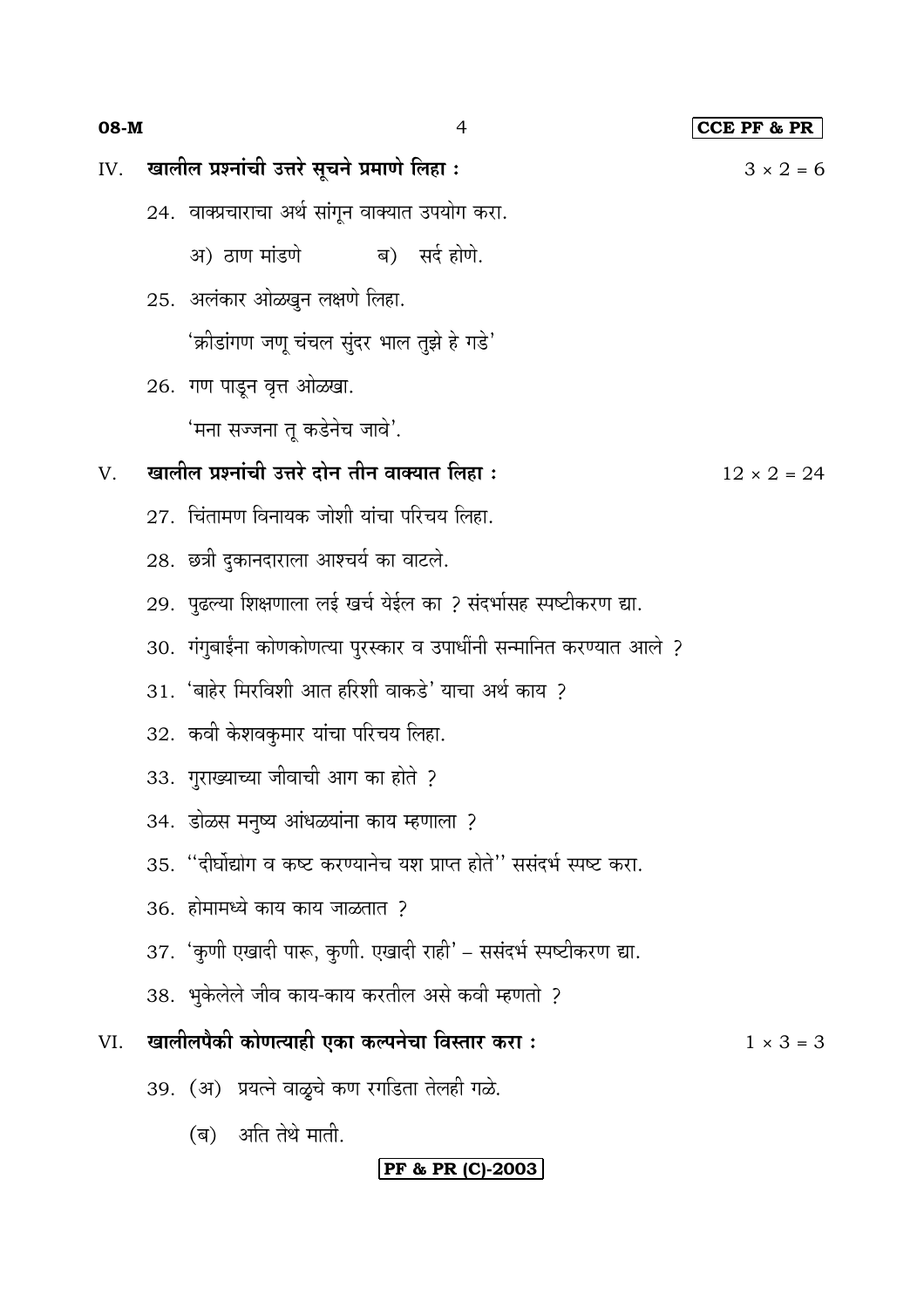#### **CCE PF & PR** 5 **08-M**

| VII. खालील प्रश्नांची उत्तरे पाच सहा वाक्यात लिहा : |                                                                         | $13 \times 3 = 39$                                                                             |             |  |  |
|-----------------------------------------------------|-------------------------------------------------------------------------|------------------------------------------------------------------------------------------------|-------------|--|--|
|                                                     | 40. फिरंग्याने श्रीमंताकडे कोणता तह केला ?                              |                                                                                                |             |  |  |
|                                                     |                                                                         | 41.  अनेक संकटांना डॉ. आंबेडकरांनी कशाच्या जोरावर तोंड दिले ?                                  |             |  |  |
|                                                     |                                                                         | 42. मदर्स युनियन या संस्थेची माहिती लिहा.<br>43. शिबिर घेण्यासाठी येणारे शिक्षक नाखूष का असत ? |             |  |  |
|                                                     |                                                                         |                                                                                                |             |  |  |
|                                                     |                                                                         | 44.  गणा तात्यांना धाकट्या मुलाचा राग का येत होता ? स्पष्ट करा.                                |             |  |  |
|                                                     | 45. शकुन सांगण्यासाठी ज्ञानेश्वर कावळ्याला कोणत्या गोष्टी देऊ करतात ?   |                                                                                                |             |  |  |
|                                                     | 46.  श्रीकृष्णाची प्राप्ती न झाल्यास रुक्मिणी काय करणार आहे ?           |                                                                                                |             |  |  |
|                                                     | 47.  समाजसेवक कोणते काम करतात असे कवी यशवंत म्हणतात ?                   |                                                                                                |             |  |  |
|                                                     | 48.  पृथ्वीचे प्रेम मिळावे यासाठी कोण कशाप्रकारे याचना करीत आहे ?       |                                                                                                |             |  |  |
|                                                     |                                                                         | 49.  धरण कवितेतील स्त्रींच्या गरिबीचे वर्णन कसे केले आहे ?                                     |             |  |  |
|                                                     |                                                                         | 50.  काकड आरतीहून परत आल्यावर काकूंनी लेखकाच्या पत्नीला कोणते उत्तर दिले ?                     |             |  |  |
|                                                     | 51.  बेळगाव काँग्रेस अधिवेशनमधील घटनांचे वर्णन करा.                     |                                                                                                |             |  |  |
|                                                     | किवा                                                                    |                                                                                                |             |  |  |
|                                                     |                                                                         | धारवाडच्या राष्ट्रीय विद्यालयात वातावरण कसे होते ?                                             |             |  |  |
|                                                     |                                                                         | 52. पाहुणे कसे निगरगट्ट आहेत ते सांगा.                                                         |             |  |  |
|                                                     | VIII. खालील प्रश्नांची उत्तरे आठ-दहा वाक्यात लिहा:<br>$4 \times 4 = 16$ |                                                                                                |             |  |  |
|                                                     | 53. पिंपळ, बांबू, पपया, गुलमोहर या झाडांची वैशिष्ट्ये लिहा.             |                                                                                                |             |  |  |
| किंवा                                               |                                                                         |                                                                                                |             |  |  |
|                                                     | 'हिरवे सांगाती' या शीर्षकाची यथार्थता पटवून द्या.                       |                                                                                                |             |  |  |
|                                                     |                                                                         | PF & PR (C)-2003                                                                               | [ Turn over |  |  |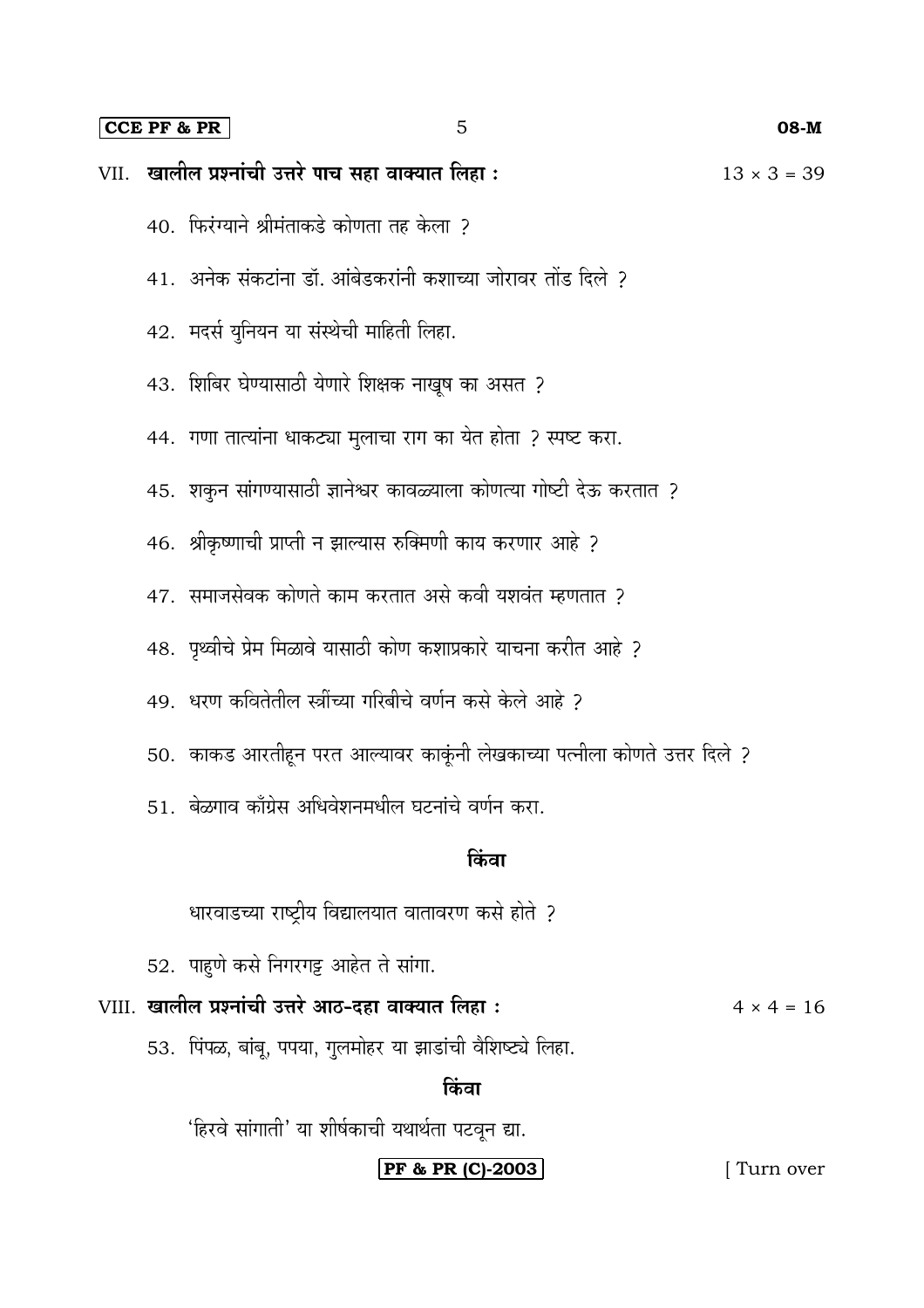08-M

6

54. पतीच्या मृत्यूनंतर टिटवं घेऊन जाताना सावित्री बाईंना कोणत्या गोष्टी आठवत होत्या ?

#### किंवा

सावित्रीबाई फुले या खऱ्या अर्थाने सहधर्मचारिणी हात्या हे स्पष्ट करा.

- 55. 'सत्कार' कवितेचे रसग्रहण तुमच्या शब्दात करा.
- 56. पुढील कवितेच्या ओळी पूर्ण करा:

नांदोत सुखे ................................... ................................ समुदाय प्रार्थना

किंवा

जातिभाव विसरुनिया ........................ 

- पुढे दिलेला उतारा वाचून त्याखालील दिलेल्या प्रश्नांची उत्तरे तुमच्या शब्दा लिहा : 2 × 2 = 4 IX.
	- 57. "जो आवडतो सर्वांना तोची आवडे देवाला" ह्या शब्दातच खऱ्या इश्वर पूजनाचे रहस्य सांगितले आहे. दीन-दुबळयांची, अनाथ, अपंगाची सेवा हीच खरी ईश्वरपूजा आहे. माणूसकी हा धर्म आहे. जनसेवा हीच खरी ईश्वर सेवा. आपण ईश्वराला मंदिरात, वन-उद्यानात शोधतो, पण तो दीन दलितांची करुणाभरी व्यथा बनून दुःखितांच्या द्वारी आपल्यासाठी तिष्ठत असतो. आपण दगडाच्या देवाला पंचपक्वान्नांचा नैवेद्य दाखवितो पण भुकेलेले जीव घासभर अन्नासाठी तळमळत असतात. भुकेलेल्यांच्या ओठी घातलेला घासच ईश्वराप्रत पोचतो. दीन दुःखितांचे अश्रु पुसले, रोगग्रस्तांची सेवा केली, तर ती खरी ईश्वरसेवा घडेल, भव्य मंदिर उभारण्यापेक्षा शाळेसाठी इमारत बांधून, गरजू व गरीब विद्यार्थ्यांच्या विनामूल्य शिक्षणाची सोय करावो, एखादे हॉस्पिटल उभारून गरिबांच्या औषधोपचारांची सोय केली तर ते महान पुण्यकृत्य ठरेल.

## प्रश्न $:$

- अ) खरी ईश्वरपूजा कोणती ?
- ब) महान पुण्यकृत्य कोणते ?